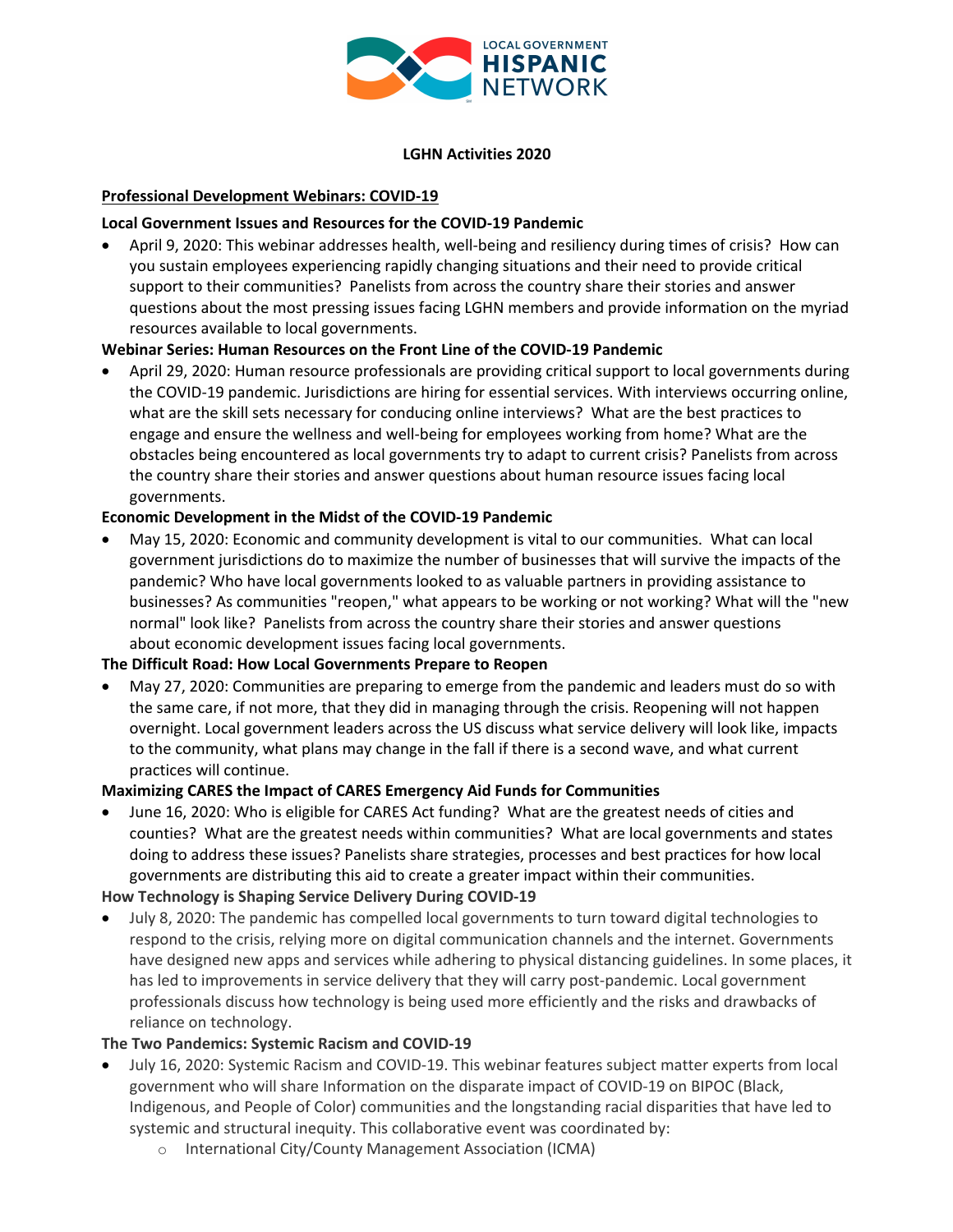- o Local Government Hispanic Network (LGHN)
- o National Forum for Black Public Administrators (NFBPA)
- o National League of Cities: Race, Equity And Leadership (NLC REAL)
- o International Network of Asian Pacific Administrators (I-NAPA)
- o National Association of County Administrators (NACA)

## **Financial Planning Basics for Financial Wellness**

• July 23, 2020: Do You Have a Tailored Financial Plan in Place? Everyone can benefit from a financial plan that is tailored to individual needs and circumstances. A financial roadmap can motivate you to save money, help you meet your financial goals, and improve your overall financial security now and in the future. LGHN, NFBPA, I-NAPA and NACA are partnering with ICMA-RC for a webinar on financial planning basics presented by ICMA-RC Certified Financial Planner® professionals, followed by a roundtable discussion with seasoned professionals who will share their experiences with financial planning, layoffs and how they managed through it.

# **Completing the US Census During the Pandemic**

• September 9, 2020: The Census Bureau has the difficult task of achieving a complete, accurate and fair count of the US population while protecting the health of census workers and the public. An accurate count is vital to the election process and to states and local governments that receive funding based on the census data. What are communities doing to encourage residents to comply with the census process? The coronavirus hits minority communities especially hard. That, along with the fear generated by immigration fears make the process even more challenging to avoid serious undercounting.

## **Develop and Sustain Your Professional Resilience**

• October 15, 2020: It goes without saying: this is a difficult time for everyone. Many of us are experiencing increased feelings of anxiety, powerlessness, impatience, or frustration. There may also be fear or concern about scarcity or concerns about increased stigmatization or xenophobia. The feeling of uncertainty about the future is prevalent. Join us as we discuss how to navigate these emotions and tips from professionals of how to be resilient during this pandemic.

## **Career Development Webinars: Harnessing Your Potential**

Strategic Government Resources, Ron Holifield, CEO Mike Mowery, President of Servant Leadership Implementation at SGR

- 1. Evaluating Whether to Pursue a Job Opportunity
	- January 9, 2020: Part 3 of this webinar series homes in on key areas for consideration during the job seeking process including: qualifications and competitiveness, evaluating personal fit for organizational culture and life cycle, family impact, and career trajectory.
- 2. Preparing a Notable Resume and Transmittal Letter to Help You Become a Semifinalist
	- February 11, 2020: Part 4 of this webinar series will help prepare you to become a semi-finalist applicant by exploring the nuances of effective resume writing and memorable transmittal letters.
- 3. Responding to Questionnaires & Online Interviews to Help You Become a Finalist
	- March 12, 2020: Part 5 of this webinar series is intended to help you perfect your skills for online interviews and questionnaire responses by providing insight into these commonly used interview tools.
- 4. Interviewing Like a Boss
	- April 8, 2020: Part 6 in this webinar series focuses on mastering the art of the in-person interview through the following areas: 3 inches for the win – preparing your interview briefing book, developing a "leave behind", the Open, the Close and everything in between.